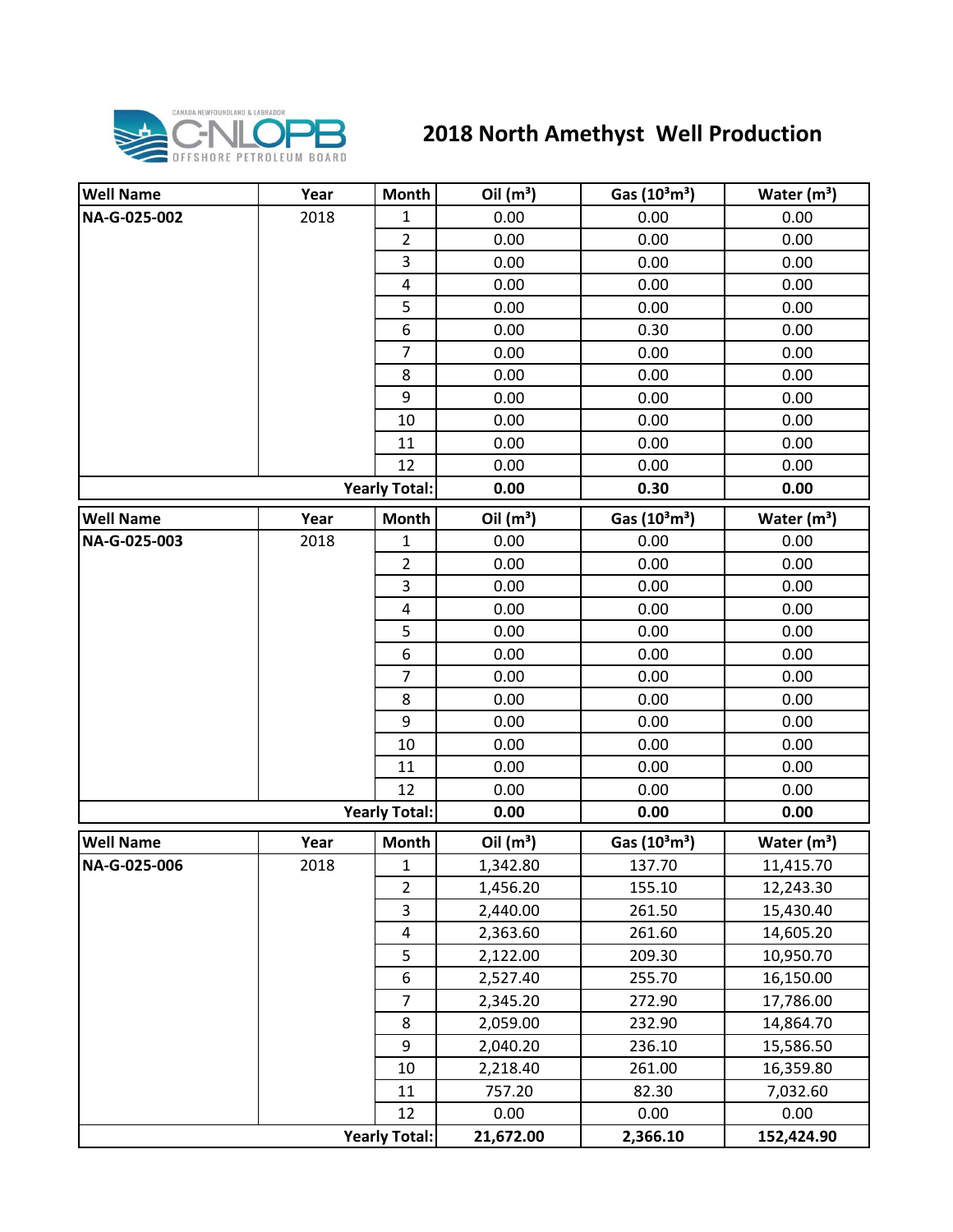| <b>Well Name</b>     | Year | Month          | Oil $(m^3)$ | Gas $(10^3 \text{m}^3)$ | Water $(m^3)$ |
|----------------------|------|----------------|-------------|-------------------------|---------------|
| NA-G-025-007         | 2018 | 1              | 2,018.70    | 207.60                  | 9,675.20      |
|                      |      | $\overline{2}$ | 2,175.90    | 235.10                  | 12,633.10     |
|                      |      | 3              | 2,268.00    | 242.00                  | 14,743.90     |
|                      |      | 4              | 1,132.60    | 132.50                  | 9,119.60      |
|                      |      | 5              | 2,266.70    | 239.00                  | 8,463.30      |
|                      |      | 6              | 1,031.90    | 110.40                  | 4,336.00      |
|                      |      | 7              | 10,868.60   | 1,324.30                | 50,245.30     |
|                      |      | 8              | 11,825.60   | 1,398.60                | 52,251.80     |
|                      |      | 9              | 10,817.90   | 1,304.90                | 52,705.40     |
|                      |      | 10             | 7,613.00    | 917.70                  | 43,373.60     |
|                      |      | 11             | 2,853.00    | 323.30                  | 20,933.80     |
|                      |      | 12             | 0.00        | 0.00                    | 0.00          |
| <b>Yearly Total:</b> |      | 54,871.90      | 6,435.40    | 278,481.00              |               |

| <b>Well Name</b>     | Year | <b>Month</b> | Oil $(m^3)$ | Gas $(10^3 \text{m}^3)$ | Water $(m^3)$ |
|----------------------|------|--------------|-------------|-------------------------|---------------|
| NA-G-025-009         | 2018 | 1            | 4,196.80    | 410.80                  | 17,705.20     |
|                      |      | 2            | 4,524.60    | 451.90                  | 19,974.60     |
|                      |      | 3            | 2,674.00    | 269.60                  | 12,104.90     |
|                      |      | 4            | 4,711.60    | 518.70                  | 19,308.90     |
|                      |      | 5            | 3,130.00    | 312.80                  | 13,731.90     |
|                      |      | 6            | 61.50       | 6.30                    | 3,218.70      |
|                      |      | 7            | 4,109.10    | 459.90                  | 38,566.20     |
|                      |      | 8            | 5,430.60    | 593.70                  | 37,281.50     |
|                      |      | 9            | 5,684.60    | 633.30                  | 38,901.50     |
|                      |      | 10           | 6,420.20    | 722.70                  | 31,099.10     |
|                      |      | 11           | 3,279.20    | 363.10                  | 12,870.40     |
|                      |      | 12           | 0.00        | 0.00                    | 0.00          |
| <b>Yearly Total:</b> |      |              | 44,222.20   | 4,742.80                | 244,762.90    |

| <b>Well Name</b>     | Year | Month          | Oil $(m^3)$ | Gas $(10^3 \text{m}^3)$ | Water $(m^3)$ |
|----------------------|------|----------------|-------------|-------------------------|---------------|
| NA-E-018-012-Y       | 2018 | 1              | 11,934.20   | 7,670.80                | 5,236.50      |
|                      |      | $\overline{2}$ | 12,923.30   | 9,741.30                | 6,054.10      |
|                      |      | 3              | 13,355.50   | 11,357.80               | 5,823.70      |
|                      |      | 4              | 11,979.10   | 9,940.00                | 5,230.00      |
|                      |      | 5              | 6,326.50    | 7,251.40                | 3,238.90      |
|                      |      | 6              | 5,718.10    | 4,822.90                | 3,073.90      |
|                      |      | 7              | 7,836.00    | 7,541.70                | 4,682.00      |
|                      |      | 8              | 7,986.50    | 7,756.80                | 5,139.90      |
|                      |      | 9              | 7,546.00    | 8,539.80                | 5,401.80      |
|                      |      | 10             | 7,508.70    | 8,146.30                | 5,489.70      |
|                      |      | 11             | 3,380.80    | 3,333.30                | 3,167.70      |
|                      |      | 12             | 0.00        | 0.00                    | 0.00          |
| <b>Yearly Total:</b> |      |                | 96,494.70   | 86,102.10               | 52,538.20     |